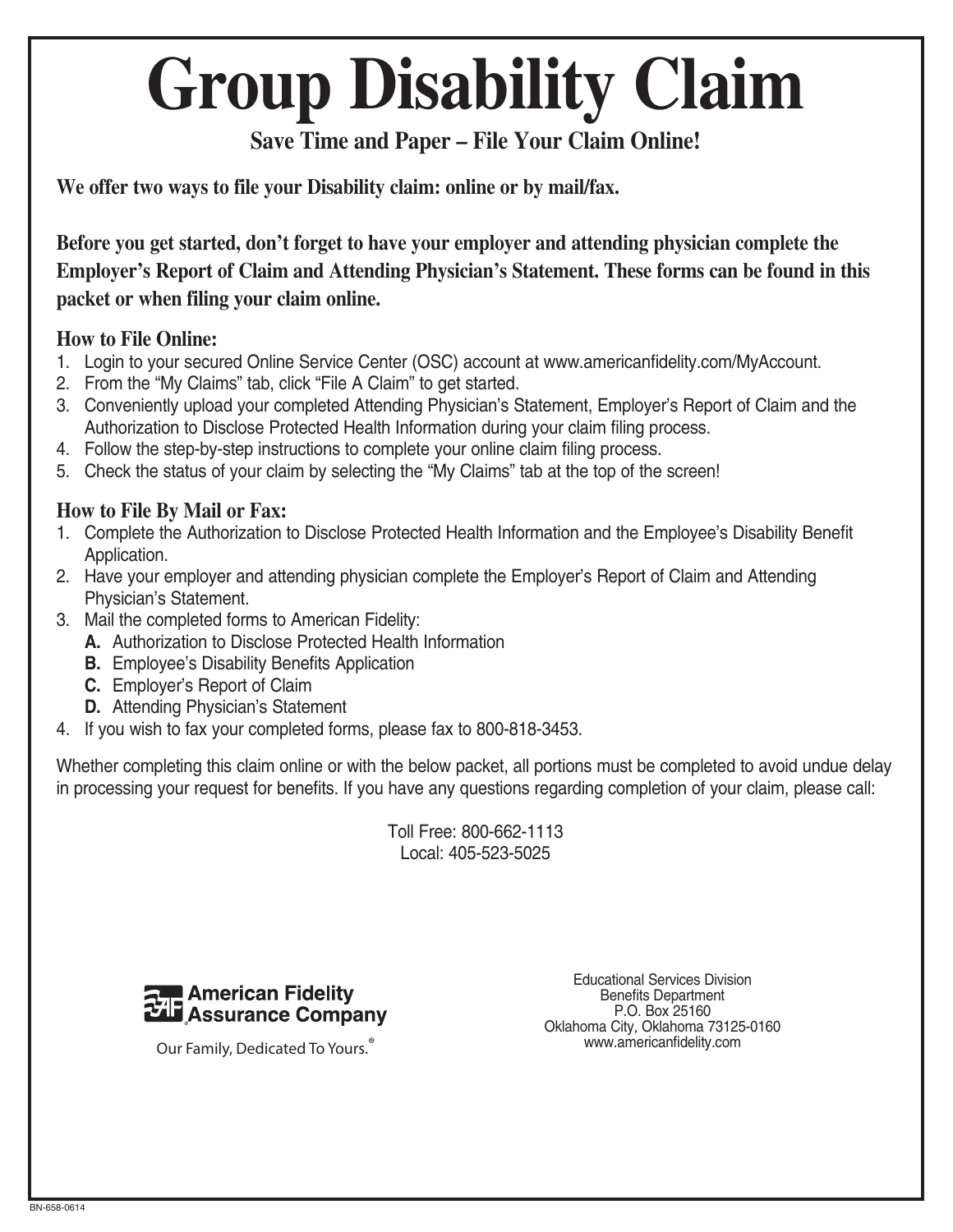### **AUTHORIZATION TO DISCLOSE PROTECTED HEALTH INFORMATION**

I hereby authorize the entities specified below to disclose any information about my entire medical record, benefits payable, or benefit eligibility for this disability and history of treatment for physical and/or emotional illness to include psychological testing, except psychotherapy notes, to individuals representing American Fidelity Assurance Company (AFAC) who are involved in determining whether I am eligible for benefits under my insurance coverage. Those so authorized are: a) licensed physicians or medical practitioners; b) hospitals, clinics or medically-related facilities; c) health plans; d) Veteran's Administration; e) past or present employers; f) pharmacy; g) insurance companies; h) the Social Security Administration; i) retirement systems; j) Department of Motor Vehicles; and k) Workers' Compensation Carrier.

NOTICE: Information authorized for release may include information on communicable or venereal diseases such as hepatitis, syphilis, gonorrhea, HIV/AIDS (Human Immunodeficiency Virus/Acquired Immune Deficiency Syndrome) or other conditions for which you may have been treated. This authorization excludes disclosure of the result of a test for HIV if you have tested HIV positive but have not developed symptoms of the disease AIDS. Such test results shall not be discovered or published. Nothing in this caveat will prohibit this authorization from including the fact that you have AIDS.

#### **I understand that I may refuse to sign this authorization; however, if I do not sign the authorization, my failure to sign the authorization may result in a denial or a delay of benefits.**

I understand that I may revoke this authorization at any time by writing to AFES Benefits Department, PO Box 25160, Oklahoma City, OK 73125-0160 or by calling, toll-free, 1-800-662-1113. I understand that my right to revoke this authorization is limited to the extent that: AFAC has taken action in reliance on the authorization; or, the law provides AFAC with the right to contest my insurance coverage or a claim under my insurance coverage. A copy of this authorization will be as valid as the original. I understand that if protected health information is disclosed to a person or organization that is not required to comply with federal privacy regulations, the information may be redisclosed and no longer protected by the federal privacy regulations. For health insurance coverage this authorization will expire twentyfour months from the date it is signed or upon termination of my insurance policy, whichever occurs first. For insurance coverage other than health insurance, this authorization will expire twenty-four months from the date it is signed or upon expiration of my claim for benefits, whichever occurs first.

|  |  |  | Signature (Patient) or Personal Representative (if applicable) |  |
|--|--|--|----------------------------------------------------------------|--|
|--|--|--|----------------------------------------------------------------|--|

Printed Name (Patient)

Relationship of Personal Representative to Patient Date

If authorization is supplied by a personal representative a description of the authority to act on behalf of the Insured must be included. Please retain a copy for your personal records, or you may request a copy from our company.

Warning: Any person who knowingly and with intent to injure, defraud, or deceive an insurer files a statement of claim containing any false, incomplete, or misleading information may be guilty of insurance fraud and subject to criminal and civil penalties.

**California - For your protection, California law requires the following to appear on this form. Any person who knowingly presents false or fraudulent claim for the payment of a loss is guilty of a crime and may be subject to fines and confinement in state prison.**

**AR, DC, LA, MD, NJ, NM, TX, and WV** - ANY PERSON WHO KNOWINGLY PRESENTS A FALSE OR FRAUDULENT CLAIM FOR PAYMENT OF A LOSS OR BENEFIT OR KNOWINGLY PRESENTS FALSE INFORMATION IN AN APPLICATION FOR INSURANCE IS GUILTY OF A CRIME AND MAY BE SUBJECT TO FINES AND CONFINEMENT IN PRISON.

**DE, ID, IN, MN, OH, and OK** - WARNING: Any person who knowingly, and with intent to injure, defraud or deceive any insurer, files a statement of claim containing any false, incomplete, or misleading information is guilty of a felony.

**Colorado** - It is unlawful to knowingly provide false, incomplete, or misleading facts or information to an insurance company for the purpose of defrauding or attempting to defraud the company. Penalties may include imprisonment, fines, denial of insurance, and civil damages. Any insurance company or agent of an insurance company who knowingly provides false, incomplete, or misleading facts or information to a policyholder or claimant for the purpose of defrauding or attempting to defraud the policyholder or claimant with regard to a settlement or award payable from insurance proceeds shall be reported to the Colorado division of insurance within the department of regulatory agencies. **New Hampshire** - Any person who, with a purpose to injure, defraud or deceive any insurance company, files a statement of claim containing any false, incomplete or misleading information is subject to prosecution and punishment for insurance fraud, as provided in RSA 638:20.

**Kentucky** - Any person who knowingly and with intent to defraud any insurance company or other person files a statement of claim containing any materially false information or conceals, for the purpose of misleading, information concerning any fact material thereto commits a fraudulent insurance act, which is a crime.

**Oregon** - Any person who knowingly and with intent to defraud or solicit another to defraud an insurer: (1) by submitting an application, or (2) by filing a claim containing a false statement as to any material fact, may be guilty of insurance fraud.

Pennsylvania - Any person who knowingly and with intent to defraud any insurance company or other person files an application for insurance or statement of claim containing any materially false information or conceals for the purpose of misleading, information concerning any fact material thereto commits a fraudulent insurance act, which is a crime and subjects such person to criminal and civil penalties.

**Arizona** - For your protection, Arizona law requires the following statement to appear on this form: Any person who knowingly presents a false or fraudulent claim for payment of a loss is subject to criminal and civil penalties.

**Florida** - Any person who knowingly, and with intent to injure, defraud, or deceive any insurer files a statement of claim or an application containing any false, incomplete, or misleading information is guilty of a felony of the third degree.

Alabama<sup>-</sup> Any person who knowingly presents a false or fraudulent claim for payment of a loss or benefit or who knowingly presents false information in an application for insurance is guilty of a crime and may be subject to restitution fines or confinement in prison, or any combination thereof.

**Maryland** - Any person who knowingly or willfully presents a false or fraudulent claim for payment of a loss or benefit or who knowingly or willfully presents false information in an application for insurance is guilty of a crime and may be subject to fines and confinement in prison.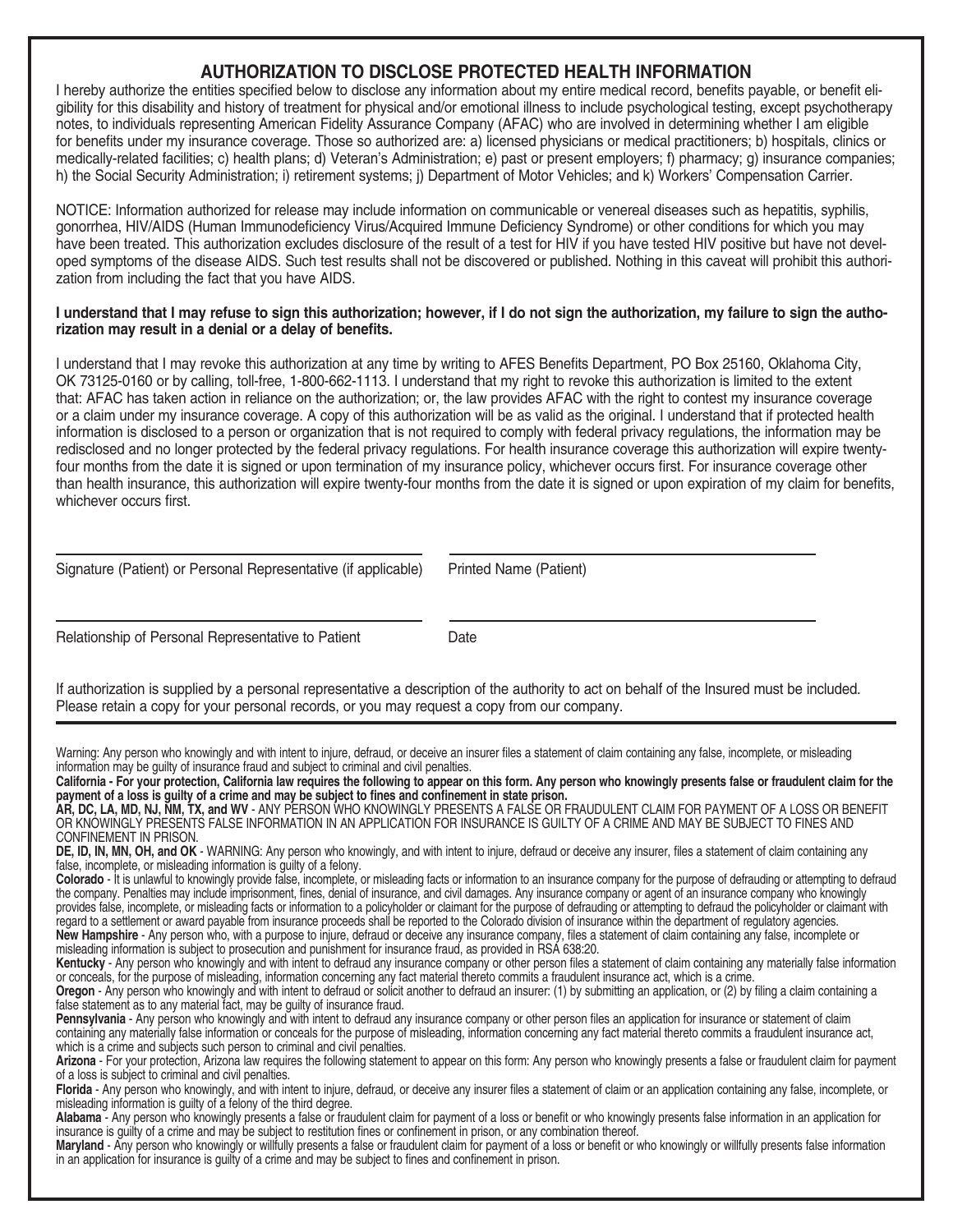## **24 American Fidelity**<br>24 Assurance Company

Our Family, Dedicated To Yours.<sup>®</sup>

### **EMPLOYEE'S DISABILITY BENEFITS APPLICATION**

| Full Name: (last, first, middle initial)                                                                                                                                                                                                                                                                                                                                                                      |                                                                          | Maiden Name                                    |                                                                        | Account Number:                                                                                 |                                                                                                           |
|---------------------------------------------------------------------------------------------------------------------------------------------------------------------------------------------------------------------------------------------------------------------------------------------------------------------------------------------------------------------------------------------------------------|--------------------------------------------------------------------------|------------------------------------------------|------------------------------------------------------------------------|-------------------------------------------------------------------------------------------------|-----------------------------------------------------------------------------------------------------------|
| Residence: (street, city, state and zip code)                                                                                                                                                                                                                                                                                                                                                                 |                                                                          |                                                |                                                                        | Social Security Number:                                                                         |                                                                                                           |
| Mailing Address: (P.O. Box or street, city and zip code)                                                                                                                                                                                                                                                                                                                                                      |                                                                          |                                                |                                                                        | Date of Birth:                                                                                  |                                                                                                           |
| Telephone Number: (including area code)                                                                                                                                                                                                                                                                                                                                                                       |                                                                          | $\Box$ Single                                  | <b>D</b> Married                                                       | <b>I</b> Widowed                                                                                | <b>□</b> Divorced                                                                                         |
| Occupation:                                                                                                                                                                                                                                                                                                                                                                                                   |                                                                          | Has your employment terminated?                | If so, date:                                                           |                                                                                                 |                                                                                                           |
| Names & birth dates of<br>spouse & dependents:                                                                                                                                                                                                                                                                                                                                                                | <b>Name</b>                                                              | Birth date                                     | <b>Name</b>                                                            |                                                                                                 | Birth date                                                                                                |
|                                                                                                                                                                                                                                                                                                                                                                                                               | Name                                                                     | Birth date                                     | Name                                                                   |                                                                                                 | Birth date                                                                                                |
| 1. Date accident or illness began:                                                                                                                                                                                                                                                                                                                                                                            |                                                                          |                                                |                                                                        | 2. If accident, explain where and how it happened?                                              |                                                                                                           |
| 3. Have you ever had the same or similar condition in the past? $\Box$ Yes $\Box$ No If so, when?                                                                                                                                                                                                                                                                                                             |                                                                          |                                                |                                                                        |                                                                                                 |                                                                                                           |
| If yes, names and address of treating physicians and/or hospitals:                                                                                                                                                                                                                                                                                                                                            |                                                                          |                                                |                                                                        |                                                                                                 |                                                                                                           |
| 4. Nature of illness or injury:                                                                                                                                                                                                                                                                                                                                                                               |                                                                          |                                                | 5. Dates of medical treatment:                                         |                                                                                                 |                                                                                                           |
|                                                                                                                                                                                                                                                                                                                                                                                                               |                                                                          |                                                | Date of next doctor's appointment:                                     |                                                                                                 |                                                                                                           |
| 6. If hospitalized give full name(s) and addresses<br>of hospitals: (attach additional list if necessary)                                                                                                                                                                                                                                                                                                     |                                                                          |                                                |                                                                        |                                                                                                 |                                                                                                           |
| 7. Full names and addresses of all treating physicians:<br>(attach additional list if necessary)                                                                                                                                                                                                                                                                                                              |                                                                          |                                                |                                                                        | 8. Is your disability related to your employment/occupation? □ Yes □ No                         | If yes, have you or do you intend to file for Worker's Compensation?□Yes□No                               |
| 9. On what date did you last work?<br>On what date did you return to work?<br>If not returned to work, when do you anticipate returning to work?                                                                                                                                                                                                                                                              |                                                                          | Dates of total disability: From ______________ |                                                                        |                                                                                                 | Thru $\frac{1}{\text{Full Time}}$                                                                         |
| 10. If your request for benefits is approved, do you want us to withhold Federal Taxes from each benefit check? $\Box$ Yes $\Box$ No                                                                                                                                                                                                                                                                          |                                                                          |                                                |                                                                        |                                                                                                 |                                                                                                           |
| If yes, amount: \$                                                                                                                                                                                                                                                                                                                                                                                            |                                                                          |                                                |                                                                        |                                                                                                 |                                                                                                           |
| 11. Identify other income sources and amount of income for which you are receiving or may be entitled to receive during this disability<br>Your Social Security: (disability or retirement) $\Box$ Yes<br>Dependent Social Security:<br>Sick Leave or Wage Continuation:                                                                                                                                      | $\square$ No<br>$\Box$ Yes<br>$\square$ No<br>$\Box$ Yes<br>$\square$ No | s<br>Mo.<br>Mo.<br>$\frac{1}{2}$<br>Mo.        | V.A. Benefits:<br>Worker's Compensation:<br>Other Disability Coverage: | $\Box$ Yes<br>$\blacksquare$ Yes                                                                | $\Box$ Yes $\Box$ No<br>\$<br>Mo.<br>$\Box$ No<br>$\frac{1}{2}$<br>Mo.<br>$\Box$ No<br>Mo<br>$\mathbb{S}$ |
| Retirement: (normal early or disability)                                                                                                                                                                                                                                                                                                                                                                      | $\Box$ Yes<br>$\square$ No                                               | s<br>Mo.                                       | (identity)                                                             |                                                                                                 |                                                                                                           |
| State Disability Income<br>Unemployment                                                                                                                                                                                                                                                                                                                                                                       | $\Box$ Yes<br>$\Box$ No<br>$\square$ Yes<br>$\square$ No                 | Mo.<br>Mo<br>$\mathbb S$                       |                                                                        | Include a copy of your award or denial letter for any<br>source in which one has been received. |                                                                                                           |
| Signature:                                                                                                                                                                                                                                                                                                                                                                                                    |                                                                          | Date:                                          |                                                                        |                                                                                                 |                                                                                                           |
| I certify this information is true and correct.                                                                                                                                                                                                                                                                                                                                                               |                                                                          |                                                |                                                                        |                                                                                                 |                                                                                                           |
| I authorize AFA to initiate credit entries to my account at the depository named below. This authorization is to remain in force and effect until AFA receives<br>written notification from me of its termination in such time and in such manner as to afford AFA and the Depository opportunity to act on it. This authorization<br>applies to benefits payable under all insurance policies held with AFA. |                                                                          |                                                |                                                                        |                                                                                                 |                                                                                                           |
|                                                                                                                                                                                                                                                                                                                                                                                                               |                                                                          |                                                |                                                                        |                                                                                                 |                                                                                                           |
| NOTE: You will need to attach a voided check to begin direct deposit.                                                                                                                                                                                                                                                                                                                                         |                                                                          |                                                |                                                                        |                                                                                                 |                                                                                                           |
|                                                                                                                                                                                                                                                                                                                                                                                                               |                                                                          |                                                |                                                                        |                                                                                                 |                                                                                                           |
|                                                                                                                                                                                                                                                                                                                                                                                                               |                                                                          |                                                |                                                                        |                                                                                                 |                                                                                                           |
|                                                                                                                                                                                                                                                                                                                                                                                                               |                                                                          |                                                |                                                                        |                                                                                                 |                                                                                                           |
|                                                                                                                                                                                                                                                                                                                                                                                                               |                                                                          |                                                |                                                                        |                                                                                                 |                                                                                                           |
|                                                                                                                                                                                                                                                                                                                                                                                                               |                                                                          |                                                |                                                                        |                                                                                                 |                                                                                                           |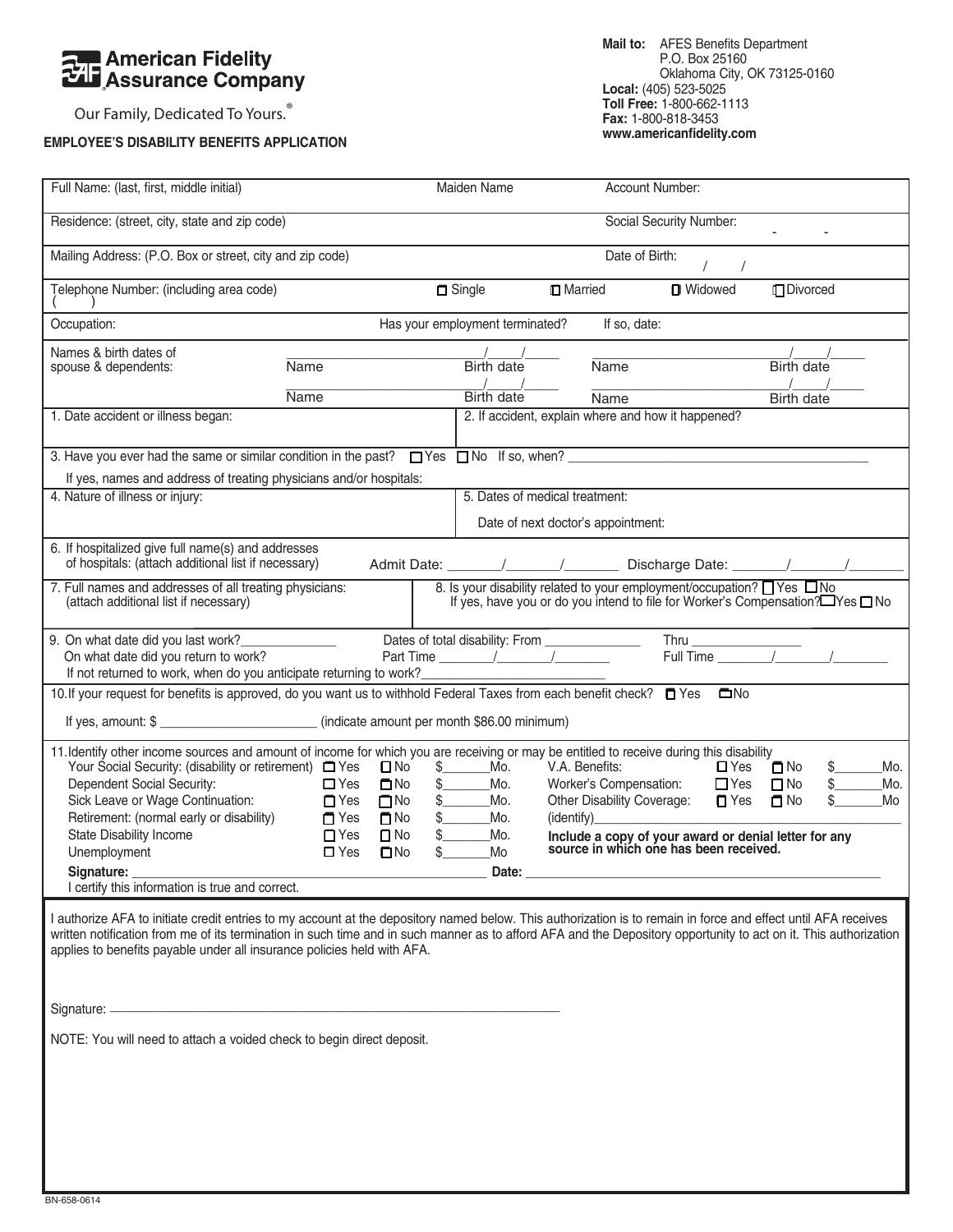### **American Fidelity<br>
Assurance Company**

Our Family, Dedicated To Yours.®

**American Fidelity Assurance Company Mail to:** AFES Benefits Department P.O. Box 25160 Oklahoma City, OK 73125-0160 **Local:** (405) 523-5025 **Toll Free:** 1-800-662-1113 **Fax:** 1-800-818-3453 **www.americanfidelity.com**

#### **EMPLOYER'S REPORT OF CLAIM**

|                                                                                                                                                                                                                                     | Phone No.:<br>Name of Employer:                                                                                                                                                                                                   |                                                                                                  |  |  |  |  |
|-------------------------------------------------------------------------------------------------------------------------------------------------------------------------------------------------------------------------------------|-----------------------------------------------------------------------------------------------------------------------------------------------------------------------------------------------------------------------------------|--------------------------------------------------------------------------------------------------|--|--|--|--|
|                                                                                                                                                                                                                                     | $\frac{)}{$ Fax No.:<br>Mailing Address: (include street, city, state and zip code)                                                                                                                                               |                                                                                                  |  |  |  |  |
|                                                                                                                                                                                                                                     | Name of Employee:                                                                                                                                                                                                                 | Social Security Number:                                                                          |  |  |  |  |
| Е<br>M                                                                                                                                                                                                                              |                                                                                                                                                                                                                                   |                                                                                                  |  |  |  |  |
| Р<br>щ<br>$\bullet$                                                                                                                                                                                                                 | Address: (include street, city, state and zip code)                                                                                                                                                                               | Phone No.:                                                                                       |  |  |  |  |
| Y<br>м                                                                                                                                                                                                                              | Date of Hire:<br>Effective date of employee's coverage:                                                                                                                                                                           | Occupation: (please attach job description)                                                      |  |  |  |  |
| Е<br>N                                                                                                                                                                                                                              |                                                                                                                                                                                                                                   |                                                                                                  |  |  |  |  |
| т                                                                                                                                                                                                                                   |                                                                                                                                                                                                                                   | □ Leave of Absence □ Terminated<br>$\Box$ Retired                                                |  |  |  |  |
|                                                                                                                                                                                                                                     | Number of hours worked per week at time of leave: ______________________________                                                                                                                                                  | In-house days:                                                                                   |  |  |  |  |
|                                                                                                                                                                                                                                     |                                                                                                                                                                                                                                   | First Day                                                                                        |  |  |  |  |
|                                                                                                                                                                                                                                     | Has employee's status of employment changed? T Yes T No If yes, current status and date of status-change?                                                                                                                         | Last Day _________________                                                                       |  |  |  |  |
| P                                                                                                                                                                                                                                   | Does employee participate in Social Security?<br>$\Box$ Yes<br>$\Box$ No  If no, hired after 4/1/86?<br>$\Box$ Yes $\Box$ No                                                                                                      |                                                                                                  |  |  |  |  |
| R<br>Е<br>M                                                                                                                                                                                                                         | Please furnish the percentage of the employee's AFA disability premium paid by the employer: ____________%                                                                                                                        |                                                                                                  |  |  |  |  |
| ٠<br>U                                                                                                                                                                                                                              | Are the AFA disability employee-paid premiums withheld before or after taxes?                                                                                                                                                     |                                                                                                  |  |  |  |  |
| м<br>s                                                                                                                                                                                                                              | Short Term Plan EBefore After Long Term Plan F Before After                                                                                                                                                                       |                                                                                                  |  |  |  |  |
| s<br>А                                                                                                                                                                                                                              | <b>CONTRACTED SALARY AT TIME OF DISABILITY</b>                                                                                                                                                                                    |                                                                                                  |  |  |  |  |
| Щ<br>A                                                                                                                                                                                                                              |                                                                                                                                                                                                                                   |                                                                                                  |  |  |  |  |
| R<br>Y                                                                                                                                                                                                                              |                                                                                                                                                                                                                                   | □9 □10 □12 Month Pay Schedule                                                                    |  |  |  |  |
| D<br>J.<br>s<br>A                                                                                                                                                                                                                   | Date employee last worked:<br>Has employee returned to work? $\Box$ Yes $\Box$ No                                                                                                                                                 | Have AFA Disability premiums been withheld<br>through the last date worked? $\Box$ Yes $\Box$ No |  |  |  |  |
| в<br>J.<br>ц<br>$\mathbf{I}$                                                                                                                                                                                                        | If Yes, date returned to work:                                                                                                                                                                                                    | If not, what is the last date disability premiums                                                |  |  |  |  |
| т<br>Y                                                                                                                                                                                                                              |                                                                                                                                                                                                                                   |                                                                                                  |  |  |  |  |
|                                                                                                                                                                                                                                     | Did Employee's disability result from employment? □ Yes □ No                                                                                                                                                                      |                                                                                                  |  |  |  |  |
|                                                                                                                                                                                                                                     |                                                                                                                                                                                                                                   |                                                                                                  |  |  |  |  |
| $\bullet$                                                                                                                                                                                                                           | Has employee made a claim for or is entitled to Worker's Compensation? $\Box$ Yes $\Box$ No                                                                                                                                       |                                                                                                  |  |  |  |  |
| т<br>н                                                                                                                                                                                                                              | If yes, weekly rate of compensation: $$$                                                                                                                                                                                          |                                                                                                  |  |  |  |  |
| Е<br>R                                                                                                                                                                                                                              | Provide: The final date the employee is entitled to fully paid sick leave _______<br>Is this employee eligible to receive any other form of wage continuation? $\Box$ Yes $\Box$ No If so, please advise the amount and the final |                                                                                                  |  |  |  |  |
| п                                                                                                                                                                                                                                   | date the employee is entitled to receive this pay.                                                                                                                                                                                |                                                                                                  |  |  |  |  |
| N<br>C                                                                                                                                                                                                                              |                                                                                                                                                                                                                                   |                                                                                                  |  |  |  |  |
| $\bullet$<br>M                                                                                                                                                                                                                      |                                                                                                                                                                                                                                   |                                                                                                  |  |  |  |  |
| Е                                                                                                                                                                                                                                   | The daily rate of differential/sabbatical pay \$                                                                                                                                                                                  |                                                                                                  |  |  |  |  |
|                                                                                                                                                                                                                                     | Name, address and phone number of any other disability carrier: (include street, city, state and zip code)                                                                                                                        |                                                                                                  |  |  |  |  |
|                                                                                                                                                                                                                                     | Is employee vested for disability retirement benefits? $\Box$ Yes $\Box$ No                                                                                                                                                       |                                                                                                  |  |  |  |  |
|                                                                                                                                                                                                                                     | Remember - To attach a copy of the applicable school calendar for any contracted employee.                                                                                                                                        |                                                                                                  |  |  |  |  |
| FAILURE TO DO SO COULD RESULT IN DELAYED BENEFITS<br>I hereby certify that the above named employee is a member of our Group Disability Program. The Information stated above is correct to the best of my<br>knowledge and belief. |                                                                                                                                                                                                                                   |                                                                                                  |  |  |  |  |
|                                                                                                                                                                                                                                     | Authorized signature of employer firm or authorized official: example and all the state of the state of the state of the state of the state of the state of the state of the state of the state of the state of the state of t    |                                                                                                  |  |  |  |  |
|                                                                                                                                                                                                                                     |                                                                                                                                                                                                                                   |                                                                                                  |  |  |  |  |
|                                                                                                                                                                                                                                     |                                                                                                                                                                                                                                   |                                                                                                  |  |  |  |  |